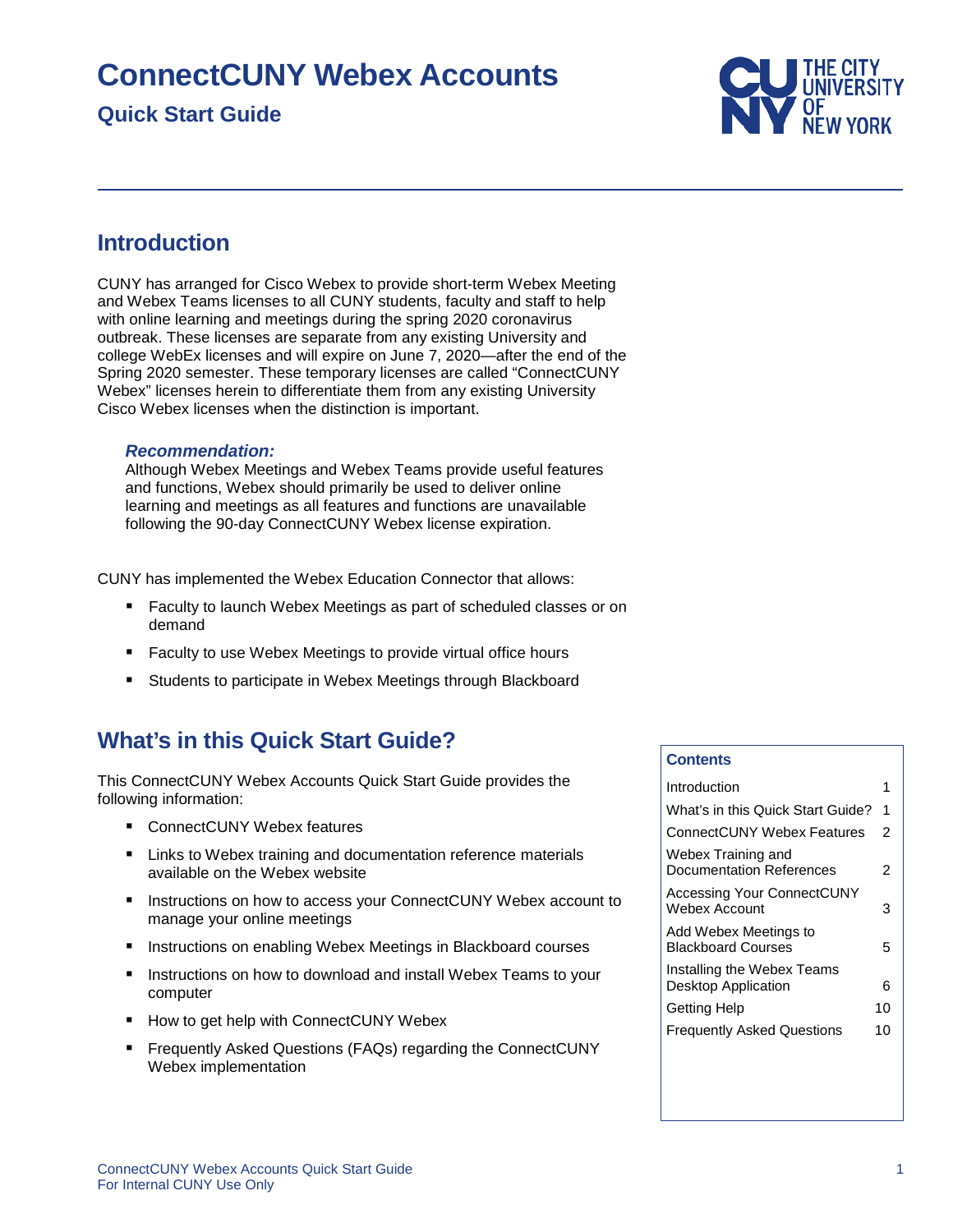# <span id="page-1-0"></span>**ConnectCUNY Webex Features**

ConnectCUNY Webex offers the following features:

- Webex Meetings
	- Invite up to 200 online meeting participants
	- Use within Blackboard via Webex Education Connector
	- Join audio via a toll-free telephone number
	- Share your screen
	- Record and download meetings
	- Mailed invitations from Webex include calendar object
- Webex Teams
	- Create Spaces to communicate regularly with a group of people and share files
	- Easy access to your ConnectCUNY Webex meetings
	- Initiate Webex meetings
	- "Call" one or more Team members
	- Brainstorm on whiteboards

### *Caution:*

The ConnectCUNY Webex license is 90 days. All recorded Webex Meetings and Webex Teams content are deleted at the conclusion of the 90-day license.

# <span id="page-1-1"></span>**Webex Training and Documentation References**

Visit the following Cisco Webex websites to learn how to use Webex and Webex Meetings:

- **[Webex Essentials for Working Remotely](https://www.webex.com/webexremoteessentials.html)**
- **[Webex Essentials](https://ebooks.cisco.com/story/webexessentials/page/1)**
- [Getting Started with Cisco Webex Meetings](https://help.webex.com/ld-nyw95a4-CiscoWebexMeetings/Webex-Meetings#Get-Started)
- [Sign Up for Free Online Webex Classes](https://help.webex.com/landing/onlineclasses/upcomingClass/Webex-Teams#Overview-of-Webex-Teams)
- [Getting Started with Cisco Webex Training](https://help.webex.com/en-us/xqsxxt/Get-Started-with-Cisco-Webex-Training)

Visit the following Cisco Webex websites to learn how to use Webex Teams:

- [Getting Started with Cisco Webex Teams](https://help.webex.com/result/getting%20started%20with%20webex%20teams/%5B%5D?offset=10&order=Relevance)
- [Webex Teams Essentials](https://ebooks.cisco.com/story/webexteamsessentials/)

The following YouTube videos, though not provided by Cisco Webex or Blackboard, provide examples of using the Webex Education Connector integration with Blackboard at other colleges:

- [Start a meeting or class inside Blackboard](https://www.youtube.com/watch?v=HIHJCVnPJHA)
- [How to schedule a meeting inside Blackboard](https://www.youtube.com/watch?v=WJhj4Ktor4Q)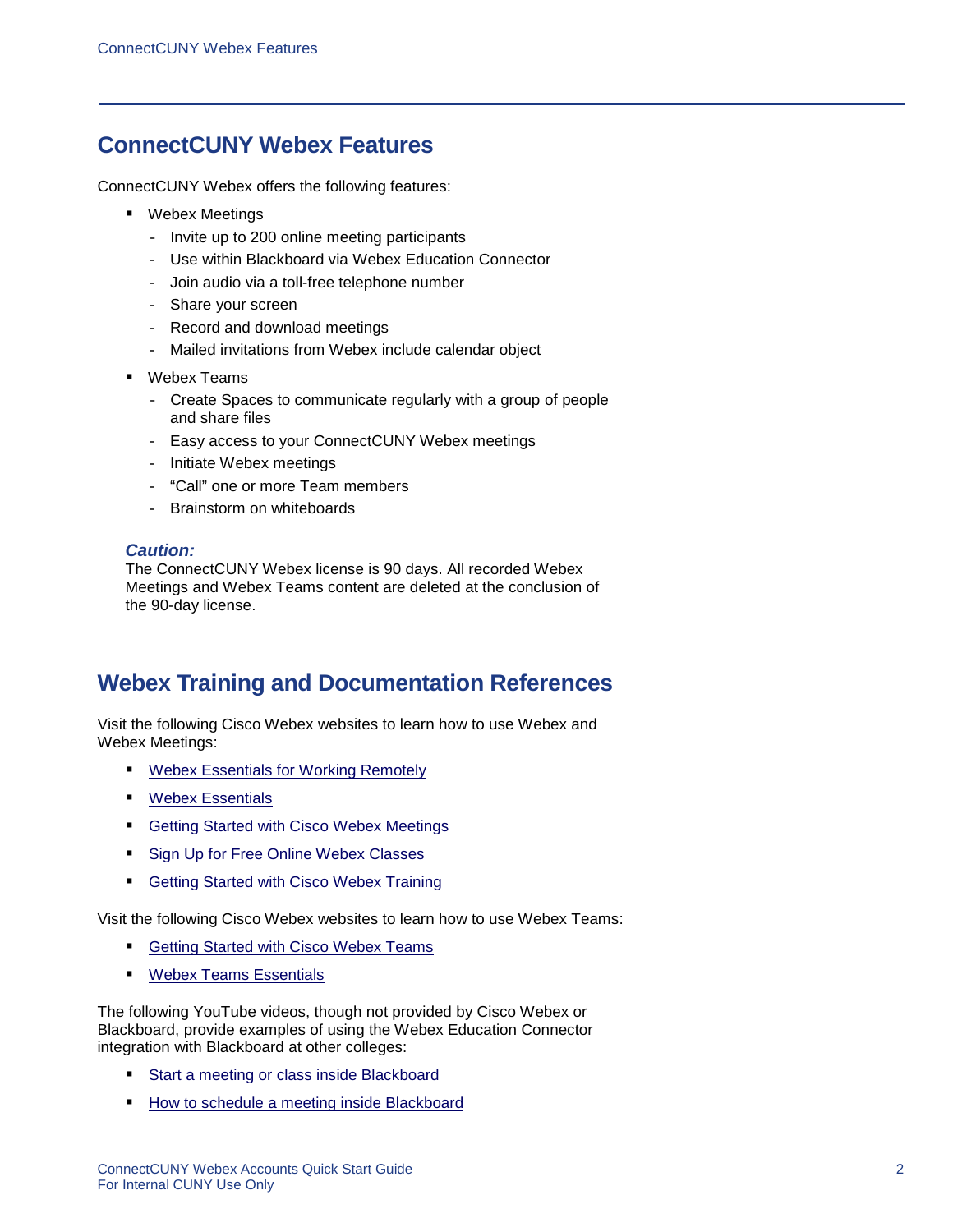- **[Creating breakout rooms inside Blackboard](https://www.youtube.com/watch?v=3ZCcB1YOzFQ)**
- <span id="page-2-0"></span>[Add Webex "Virtual Office Hours" Information to Blackboard](https://www.youtube.com/watch?v=zCGGlR8mwFI)

# **Accessing Your ConnectCUNY Webex Account**

To access your ConnectCUNY Webex account:

1. Open [https://connectcuny.webex.com](https://connectcuny.webex.com/) in your web browser.

The Cisco Webex Join a Meeting page is displayed.



2. Click the **Sign In** button at the top-right of the page.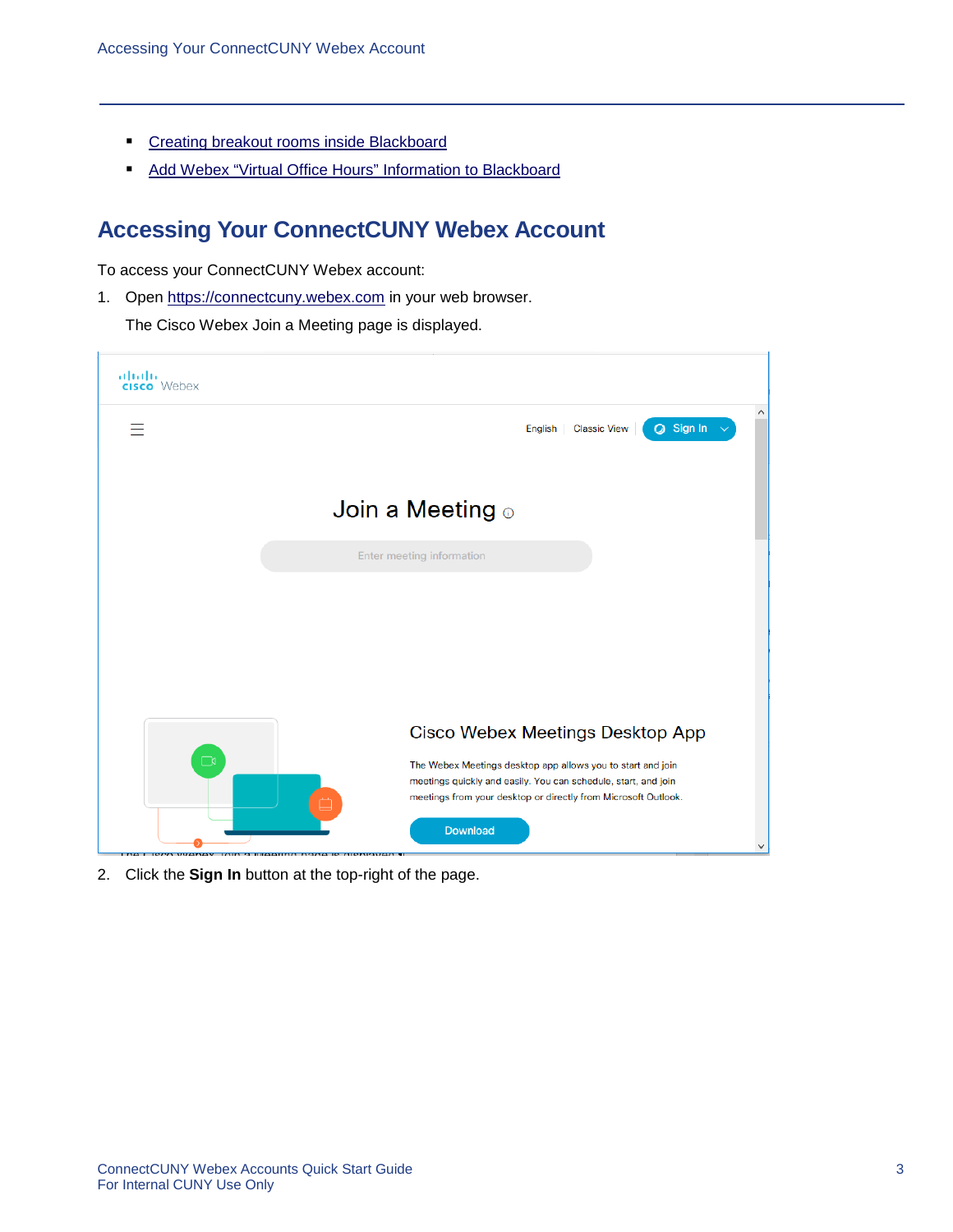You are prompted to enter your email address.



3. Enter your CUNY Login username (firstname.lastname##@login.cuny.edu) and click **Next**.

The CUNY Web Applications Login page is displayed.

| <b>Web Applications Login</b>                                                                                                                                                                                                                                                                                              |  |  |  |  |  |
|----------------------------------------------------------------------------------------------------------------------------------------------------------------------------------------------------------------------------------------------------------------------------------------------------------------------------|--|--|--|--|--|
| If you are logging into a University cloud service offering, such as<br>Dropbox or Microsoft Office 365 for Education, you agree to abide by<br>the terms in the CUNY Acceptable Use of University Data in the<br>Cloud policy.                                                                                            |  |  |  |  |  |
| Log in with your CUNY Login credentials:                                                                                                                                                                                                                                                                                   |  |  |  |  |  |
| Username                                                                                                                                                                                                                                                                                                                   |  |  |  |  |  |
|                                                                                                                                                                                                                                                                                                                            |  |  |  |  |  |
| Password                                                                                                                                                                                                                                                                                                                   |  |  |  |  |  |
|                                                                                                                                                                                                                                                                                                                            |  |  |  |  |  |
|                                                                                                                                                                                                                                                                                                                            |  |  |  |  |  |
| Login                                                                                                                                                                                                                                                                                                                      |  |  |  |  |  |
| > Forgot Password > New User                                                                                                                                                                                                                                                                                               |  |  |  |  |  |
| > Forgot Username > Manage your Account                                                                                                                                                                                                                                                                                    |  |  |  |  |  |
| PROTECT YOUR PERSONAL INFORMATION AND PRIVACY                                                                                                                                                                                                                                                                              |  |  |  |  |  |
| ONLY enter your CUNY Login password on CUNY Login websites                                                                                                                                                                                                                                                                 |  |  |  |  |  |
| (ssologin.cuny.edu and login.cuny.edu). NEVER share it with others<br>or enter your CUNY Login password elsewhere without the approval<br>of your campus IT department. More information on CUNY's policies<br>regarding user accounts and credentials can be found in the<br>Acceptable Use of Computer Resources Policy. |  |  |  |  |  |
|                                                                                                                                                                                                                                                                                                                            |  |  |  |  |  |

4. Enter the following information and click **Login**:

### **Username**

Enter your CUNY Login username (firstname.lastname##@login.cuny.edu).

### **Password**

Enter your CUNY Login password.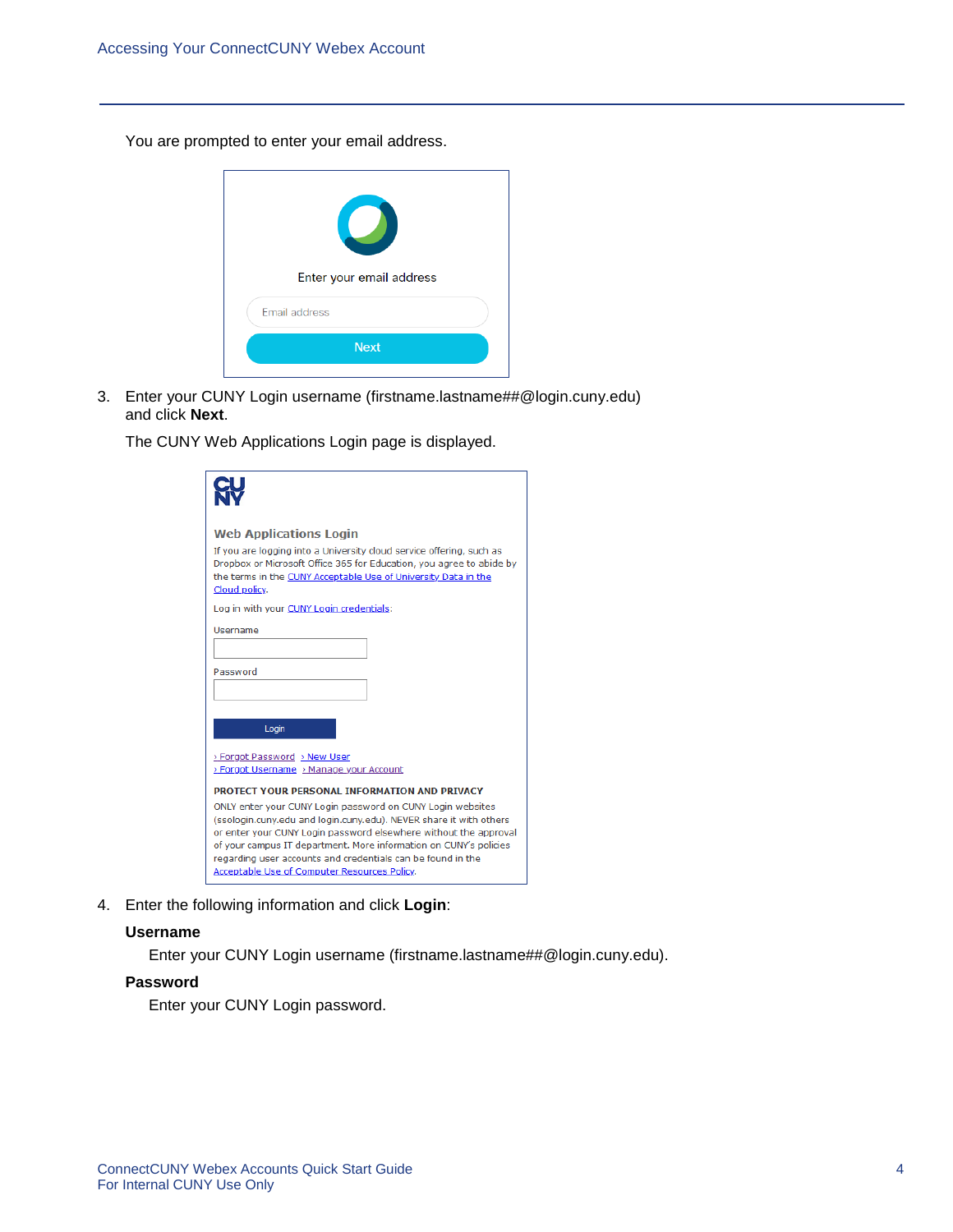Your Personal Meeting Room is displayed.

| Q Search for meetings and recordings<br><b>Classic View</b><br>English<br>$\bigcirc$<br>Home<br><b>Meetings</b><br>Jonathan Foster's Personal Room <sup>n</sup><br>⊚<br>Recordings<br>$\Box$<br>https://connectcuny.webex.com/meet/jonathan.foster61<br>ෑරි}<br>Preferences<br>$\odot$ More ways to join<br>Get ready for your upcoming meeting<br><b>Dol</b><br>Insights<br>by installing the Cisco Webex<br>Meetings app now.<br>෬<br>Support<br><b>Start a Meeting</b><br>Schedule<br>$\checkmark$<br>Download<br><b>Downloads</b><br>↓<br>Feedback |                 |
|--------------------------------------------------------------------------------------------------------------------------------------------------------------------------------------------------------------------------------------------------------------------------------------------------------------------------------------------------------------------------------------------------------------------------------------------------------------------------------------------------------------------------------------------------------|-----------------|
|                                                                                                                                                                                                                                                                                                                                                                                                                                                                                                                                                        | Jonathan $\vee$ |
|                                                                                                                                                                                                                                                                                                                                                                                                                                                                                                                                                        | $\wedge$        |
|                                                                                                                                                                                                                                                                                                                                                                                                                                                                                                                                                        |                 |
|                                                                                                                                                                                                                                                                                                                                                                                                                                                                                                                                                        |                 |
|                                                                                                                                                                                                                                                                                                                                                                                                                                                                                                                                                        |                 |
|                                                                                                                                                                                                                                                                                                                                                                                                                                                                                                                                                        |                 |
|                                                                                                                                                                                                                                                                                                                                                                                                                                                                                                                                                        |                 |
|                                                                                                                                                                                                                                                                                                                                                                                                                                                                                                                                                        |                 |
| <b>Upcoming Meetings</b>                                                                                                                                                                                                                                                                                                                                                                                                                                                                                                                               |                 |
|                                                                                                                                                                                                                                                                                                                                                                                                                                                                                                                                                        |                 |
| <b>Webex Training</b>                                                                                                                                                                                                                                                                                                                                                                                                                                                                                                                                  |                 |
| <b>Webex Events</b><br><b>Webex Support</b>                                                                                                                                                                                                                                                                                                                                                                                                                                                                                                            |                 |
| You don't have any upcoming meetings.                                                                                                                                                                                                                                                                                                                                                                                                                                                                                                                  |                 |

<span id="page-4-0"></span>See [Getting Started with Cisco Webex Meetings](https://help.webex.com/ld-nyw95a4-CiscoWebexMeetings/Webex-Meetings#Get-Started) for information on using Webex Meetings.

## **Add Webex Meetings to Blackboard Courses**

Webex Educator Connection allows you to add an online meeting to an existing Blackboard course.

#### *Note:*

Webex Meeting integration within Blackboard uses an intermediary Learning Tools Integrator service that is in use by many institutions conducting remote learning during the coronavirus outbreak. Faculty may find Webex Meetings set up and performance better when not conducted within Blackboard.

In Blackboard, do the following: *<this content is in development>*

- 1. Open the course.
- 2. Select **Tools** > **More Tools > connectcuny webex** to add ConnectCUNY Webex to the course.
- 3. Change the **Link Name** and add a **Text** description, then click **Submit**.

The ConnectCUNY tool is added to the course.

4. Click on the course's ConnectCUNY tool to display the Webex Classroom Collaboration tab.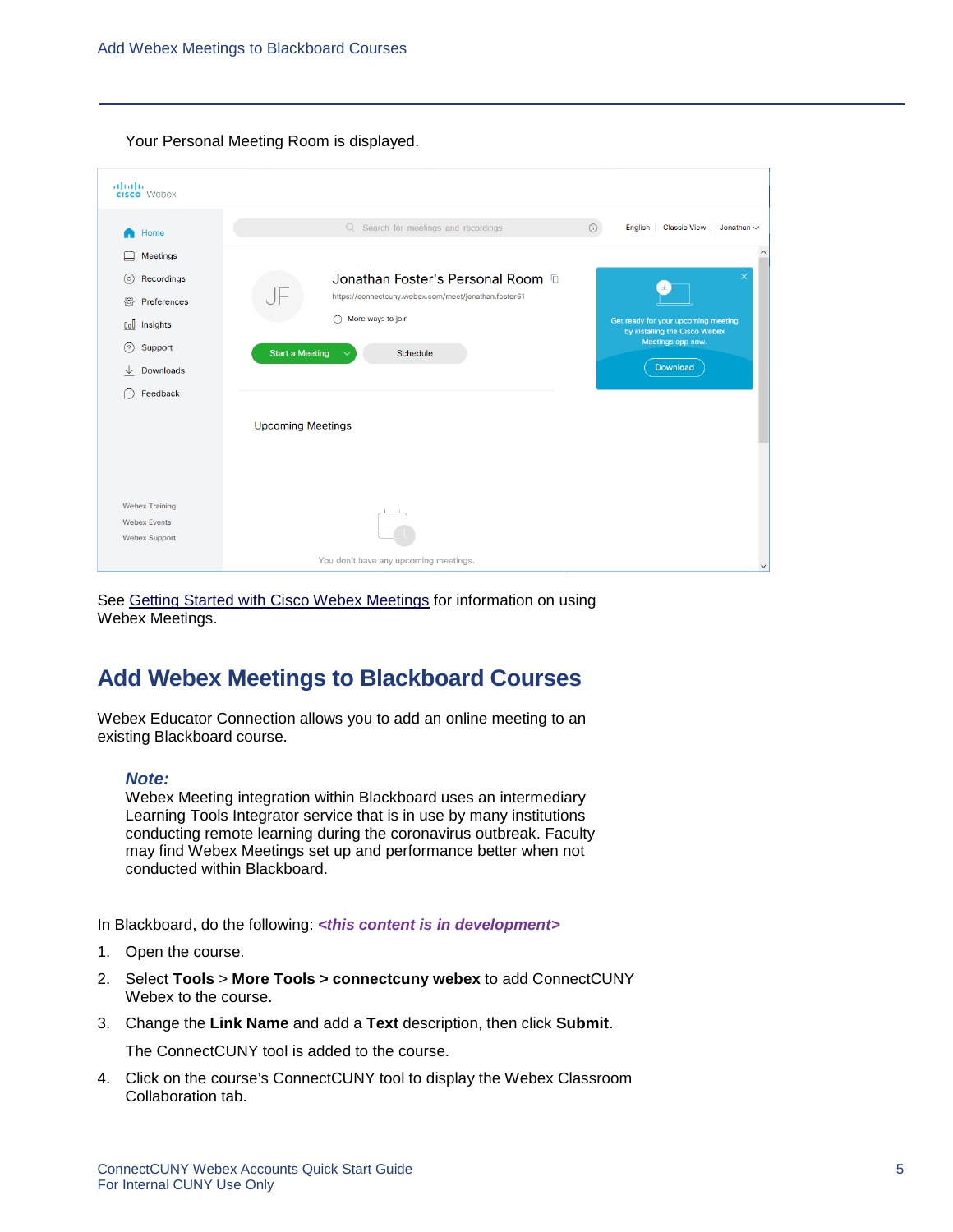| <b>Content Collection</b><br>Home<br>$\theta$ | Help                    | <b>Accessibility Training</b> |                                          | <b>Technology Training</b> | <b>COACHE Survey</b> | <b>Blackboard Resources</b> |         | <b>My Portfolios</b> |
|-----------------------------------------------|-------------------------|-------------------------------|------------------------------------------|----------------------------|----------------------|-----------------------------|---------|----------------------|
| 22bbtest<br>connectcuny webex<br>o            |                         |                               |                                          |                            |                      |                             | $\odot$ | $\odot$              |
| <b>Classroom Collaboration</b>                | <b>Virtual Meetings</b> | <b>Office Hours</b>           | Setup                                    | Analytics                  |                      | Webex Support [7]           |         | alada<br>Cisco       |
|                                               |                         |                               |                                          |                            |                      |                             |         |                      |
|                                               |                         |                               |                                          |                            |                      |                             |         |                      |
|                                               |                         |                               |                                          |                            |                      |                             |         |                      |
|                                               |                         |                               |                                          |                            |                      |                             |         |                      |
|                                               |                         |                               | Sign in with your Webex Teams account to |                            |                      |                             |         |                      |
|                                               |                         |                               | start.                                   |                            |                      |                             |         |                      |
|                                               |                         |                               |                                          |                            |                      |                             |         |                      |
|                                               |                         |                               | Sign in to Webex Teams                   |                            |                      |                             |         |                      |
|                                               |                         |                               |                                          |                            |                      |                             |         | $\checkmark$         |
| $\triangleleft$<br><b>CTAPA</b>               |                         |                               |                                          |                            |                      |                             |         | $\rightarrow$        |

- 5. Click the **Setup** tab to choose the Webex Education Connector features you want:
	- **Classroom Collaboration**
	- **•** Virtual Meetings
	- Office Hours
- 6. Click **Authorize** to enable synchronization between Blackboard and Webex, then click **Allow** to confirm the authorization.
- 7. Enable the following optional features:
	- **Webex Meetings Attendance Grading**
	- Reminder Bot
- 8. Click **Apply** to save your settings for this course.
- 9. Configure the Webex Education Connector features enabled in Step 5 for one or more of the following tabs:
	- Classroom Collaboration
	- **•** Virtual Meetings
	- Office Hours

# <span id="page-5-0"></span>**Installing the Webex Teams Desktop Application**

Local administrative rights may be required to install Webex Teams on a computer.

To install the Webex Teams desktop application on a Windows computer:

- 1. Open<https://www.webex.com/downloads.html> in your web browser.
- 2. Click on the Webex Teams **Download for Windows** button.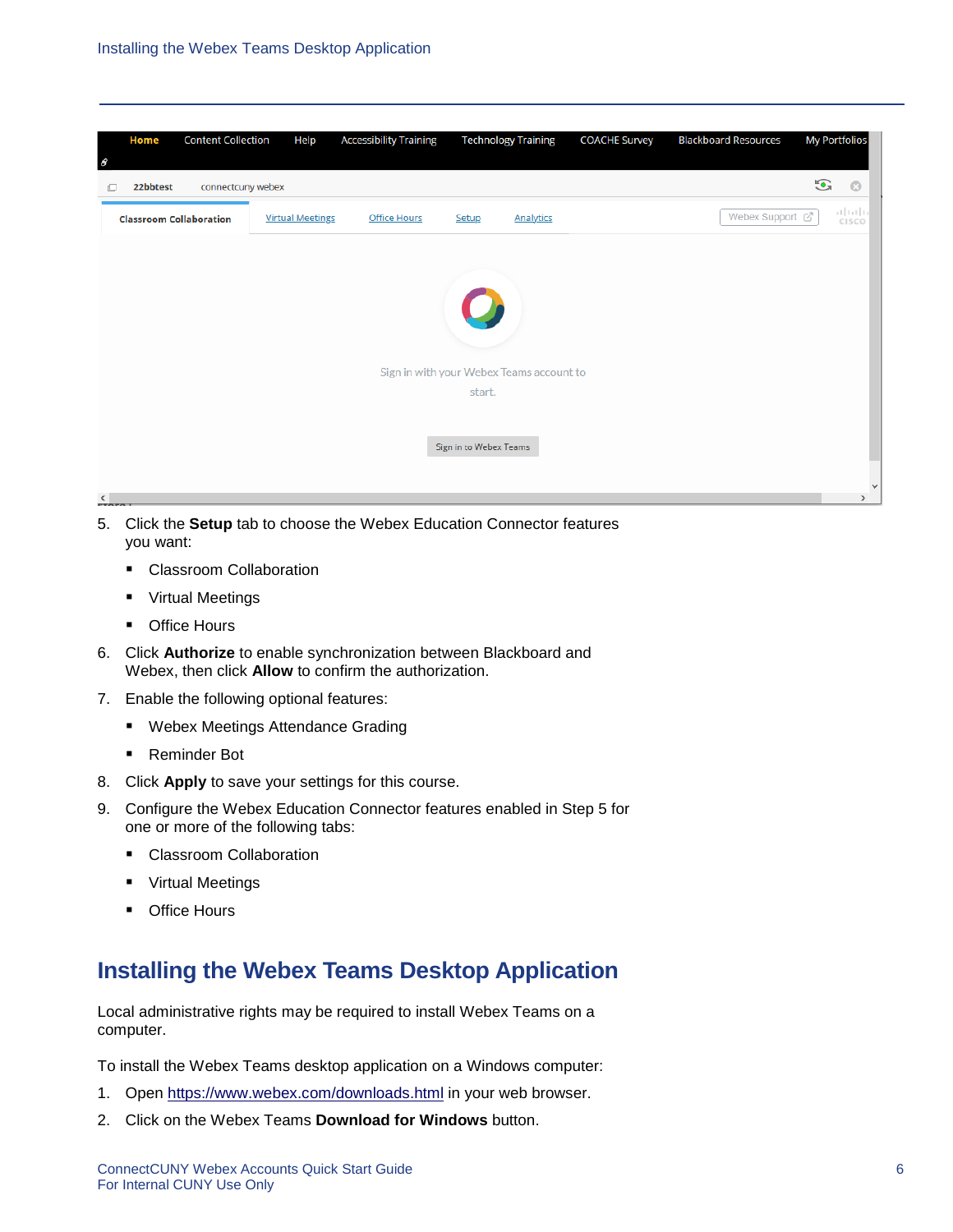- 3. Save the WebexTeams.msi file to your computer.
- 4. Double-click on the WebexTeams.msi file to launch the installer.

After Webex Teams is installed, the Welcome to Webex Teams page is displayed with a prompt to enter your email address.

|               | Welcome to Webex Teams.<br>It's nice to meet you.                                                                                                                      |
|---------------|------------------------------------------------------------------------------------------------------------------------------------------------------------------------|
|               | Work email address                                                                                                                                                     |
|               | <b>Next</b>                                                                                                                                                            |
|               | Need help signing in? Contact Support                                                                                                                                  |
| Illilli Webex | By using Webex Teams you accept the Terms of Service, Privacy Statement, Notices & Disclaimers.<br>Terms of Service Privacy Statement Notices & Disclaimers Learn More |

5. Enter your CUNY Login username (firstname.lastname##@login.cuny.edu) and click **Next**.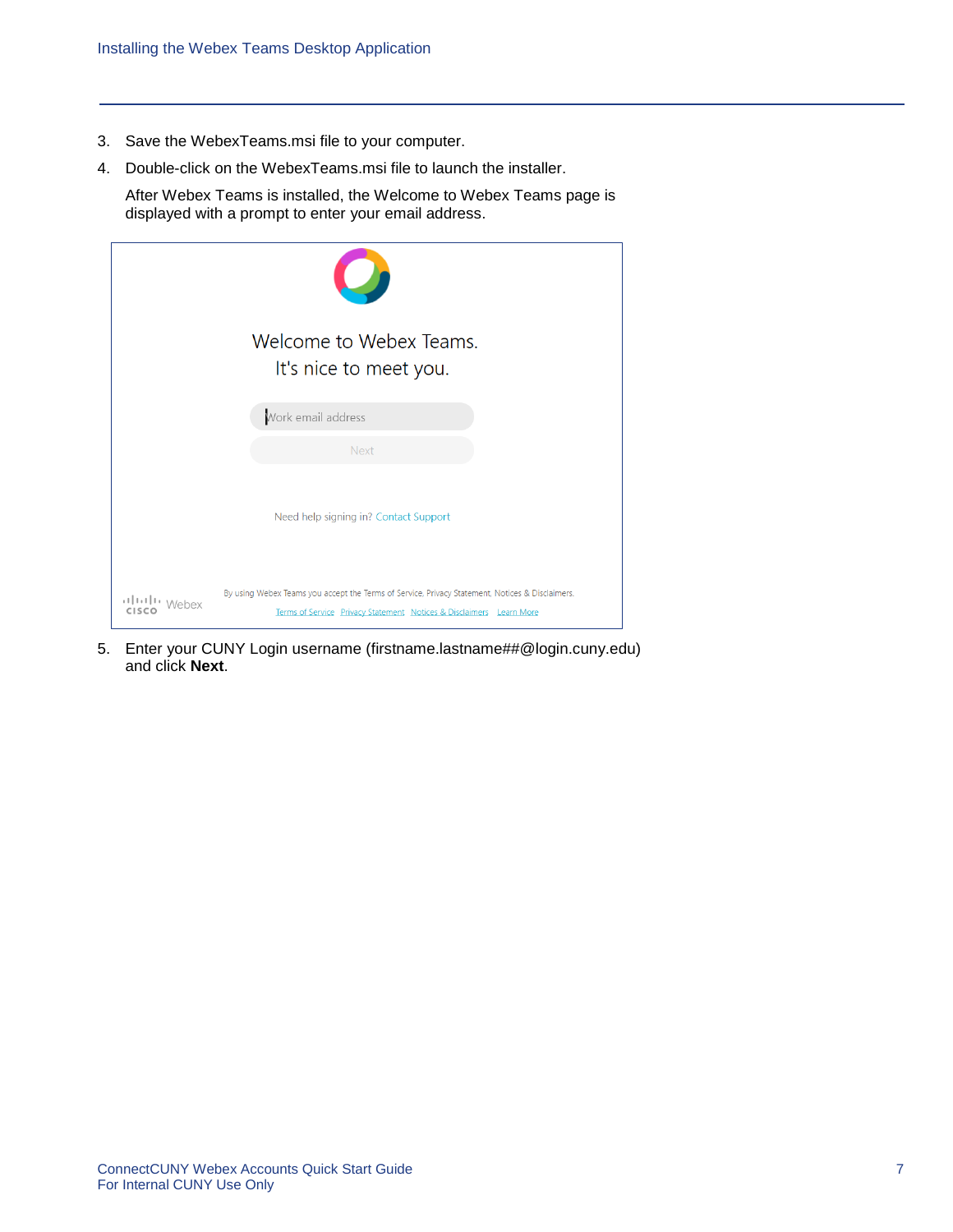The CUNY Web Applications Login page is displayed.

| <b>Web Applications Login</b>                                                                                                          |  |  |  |  |  |
|----------------------------------------------------------------------------------------------------------------------------------------|--|--|--|--|--|
| If you are logging into a University cloud service offering, such as                                                                   |  |  |  |  |  |
| Dropbox or Microsoft Office 365 for Education, you agree to abide by<br>the terms in the CUNY Acceptable Use of University Data in the |  |  |  |  |  |
| Cloud policy.                                                                                                                          |  |  |  |  |  |
| Log in with your CUNY Login credentials:                                                                                               |  |  |  |  |  |
| Username                                                                                                                               |  |  |  |  |  |
|                                                                                                                                        |  |  |  |  |  |
| Password                                                                                                                               |  |  |  |  |  |
|                                                                                                                                        |  |  |  |  |  |
|                                                                                                                                        |  |  |  |  |  |
| Login                                                                                                                                  |  |  |  |  |  |
| > Forgot Password > New User                                                                                                           |  |  |  |  |  |
| > Forgot Username > Manage your Account                                                                                                |  |  |  |  |  |
| PROTECT YOUR PERSONAL INFORMATION AND PRIVACY                                                                                          |  |  |  |  |  |
| ONLY enter your CUNY Login password on CUNY Login websites                                                                             |  |  |  |  |  |
| (ssologin.cuny.edu and login.cuny.edu). NEVER share it with others<br>or enter your CUNY Login password elsewhere without the approval |  |  |  |  |  |
| of your campus IT department. More information on CUNY's policies                                                                      |  |  |  |  |  |
| regarding user accounts and credentials can be found in the                                                                            |  |  |  |  |  |
| Acceptable Use of Computer Resources Policy.                                                                                           |  |  |  |  |  |

6. Enter the following information:

#### **Username**

Enter your CUNY Login username (firstname.lastname##@login.cuny.edu).

### **Password**

Enter your CUNY Login password.

7. Click **Login**

Webex Teams opens with the Welcome to Webex Teams – Show Me Around overlay for first-time users.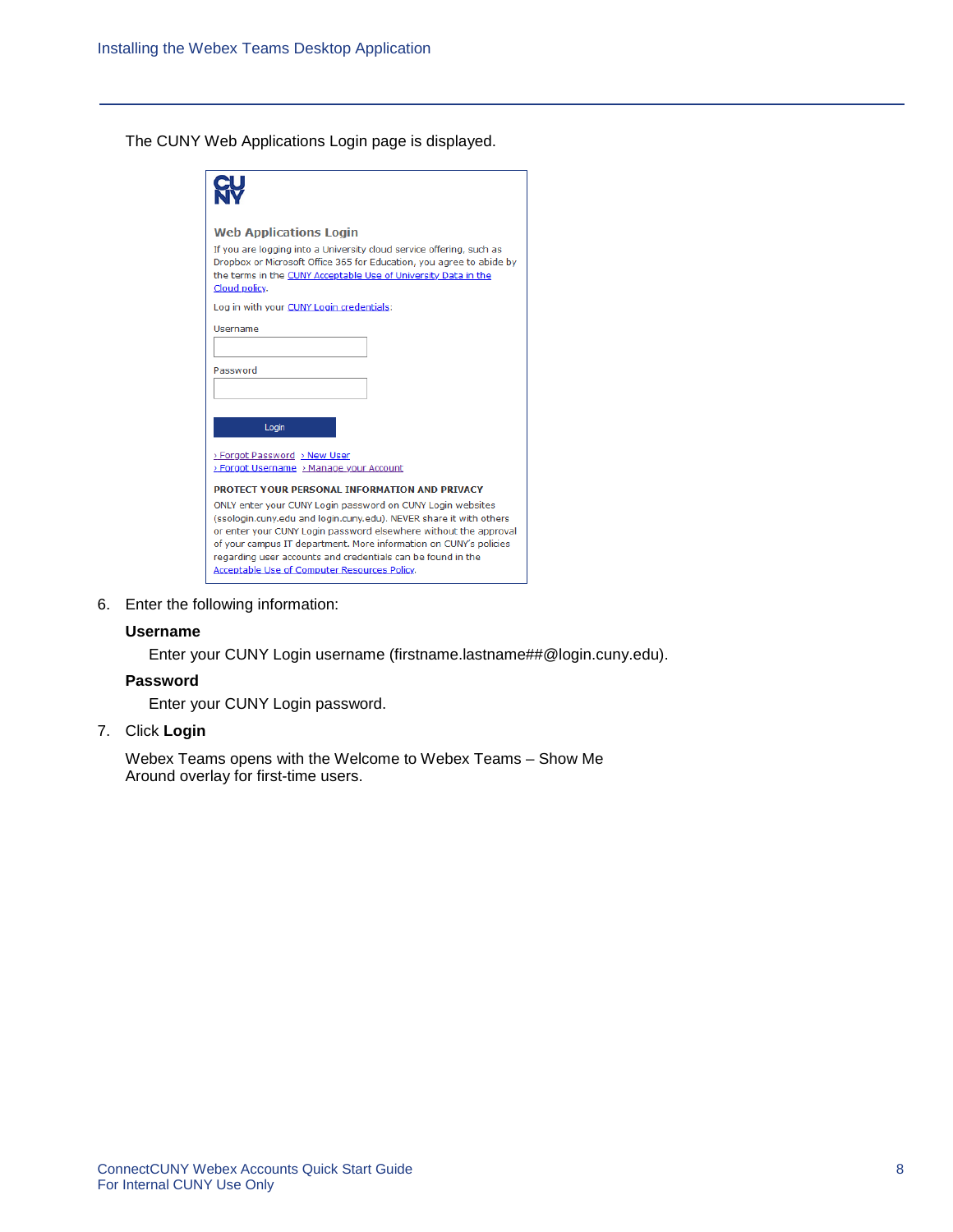

First-time users should click **Show Me Around** to take a tour of Webex Teams.

After completing the tour, the Webex Teams workspace is displayed.

| <b>Webex Teams</b> |                                                               |                                                           | □ | $\times$ |
|--------------------|---------------------------------------------------------------|-----------------------------------------------------------|---|----------|
|                    | $+ \nonumber$<br>Q Search                                     |                                                           |   |          |
| JF.                | Filter by $\equiv$                                            | Create a space<br>Start a group conversation with others. |   |          |
|                    |                                                               | Name the space                                            |   |          |
| $\mathbb{O}$       |                                                               | Q Add people by name or email (optional)                  |   |          |
| $\mathcal{S}$      |                                                               |                                                           |   |          |
| 回                  |                                                               |                                                           |   |          |
|                    | No Spaces<br>Spaces are where groups of people<br>communicate |                                                           |   |          |
|                    |                                                               | Close<br>Create                                           |   |          |
| $\odot$<br>Help    | 5 Connect to a device                                         |                                                           |   |          |

See [Getting Started with Cisco Webex Teams](https://help.webex.com/result/getting%20started%20with%20webex%20teams/%5B%5D?offset=10&order=Relevance) for information on using Webex Teams.